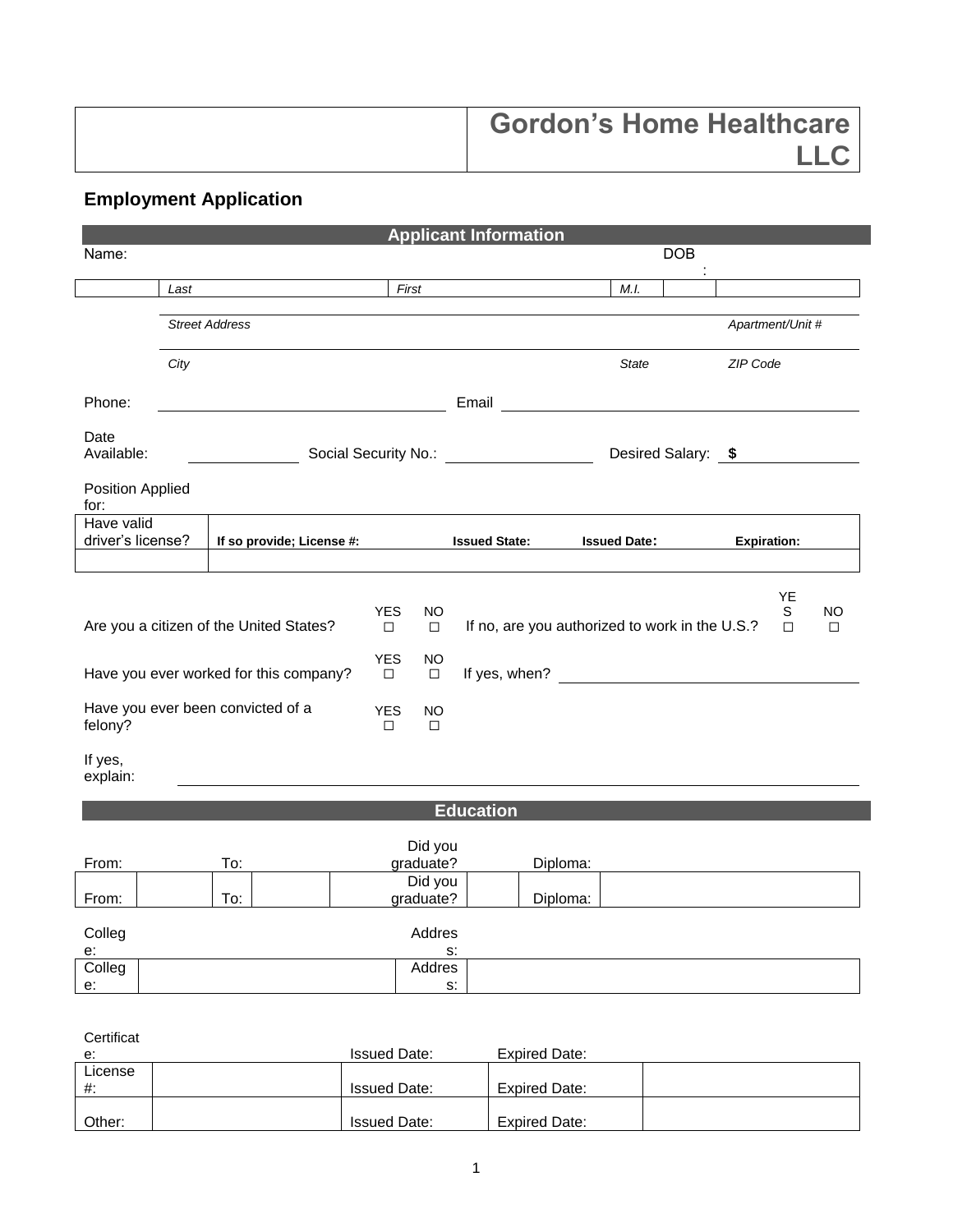## **References**

|                 | Please list three professional references. |                             |
|-----------------|--------------------------------------------|-----------------------------|
| Full            |                                            |                             |
| Name:           | Relationship:                              |                             |
| Company         |                                            |                             |
|                 | Phone:                                     |                             |
|                 |                                            |                             |
| Full            |                                            |                             |
| Name:           | Relationship:                              |                             |
| Company         |                                            |                             |
|                 | Phone:                                     |                             |
|                 |                                            |                             |
| Full            |                                            |                             |
| Name:           | Relationship:                              |                             |
| Company         |                                            |                             |
|                 | Phone:                                     |                             |
|                 | <b>Previous Employment</b>                 |                             |
| Company         |                                            |                             |
|                 | Phone:                                     |                             |
|                 | Supervisor                                 |                             |
| Address:        |                                            | $\bullet$                   |
|                 |                                            |                             |
| Job Title:      | Starting Salary: \$                        | <b>Ending Salary:</b><br>\$ |
|                 |                                            |                             |
| Responsibilitie |                                            |                             |
| S.              |                                            |                             |
|                 |                                            |                             |
|                 | Т                                          |                             |

| From:<br>О.                                                 | Reason for Leaving: |
|-------------------------------------------------------------|---------------------|
| May we contact your previous supervisor for a<br>reference? | YFS<br>NO           |
|                                                             |                     |
|                                                             |                     |

| ÷                        |                                               |                     |                     |                | Phone:<br>Supervisor |
|--------------------------|-----------------------------------------------|---------------------|---------------------|----------------|----------------------|
| Address:                 |                                               |                     |                     |                | ٠<br>$\blacksquare$  |
| Job Title:               |                                               | Starting Salary: \$ |                     |                | Ending Salary: \$    |
| Responsibilitie<br>$S$ : |                                               |                     |                     |                |                      |
| From:                    | Т<br>O:                                       |                     | Reason for Leaving: |                |                      |
| reference?               | May we contact your previous supervisor for a |                     | <b>YES</b><br>□     | <b>NO</b><br>□ |                      |
|                          |                                               |                     |                     |                |                      |
|                          |                                               |                     |                     |                |                      |
| Company                  |                                               |                     |                     |                | Phone:               |

|     | - הטווס.                       |  |
|-----|--------------------------------|--|
|     | <b>visor</b><br>.<br>⊶ו<br>___ |  |
| --- |                                |  |